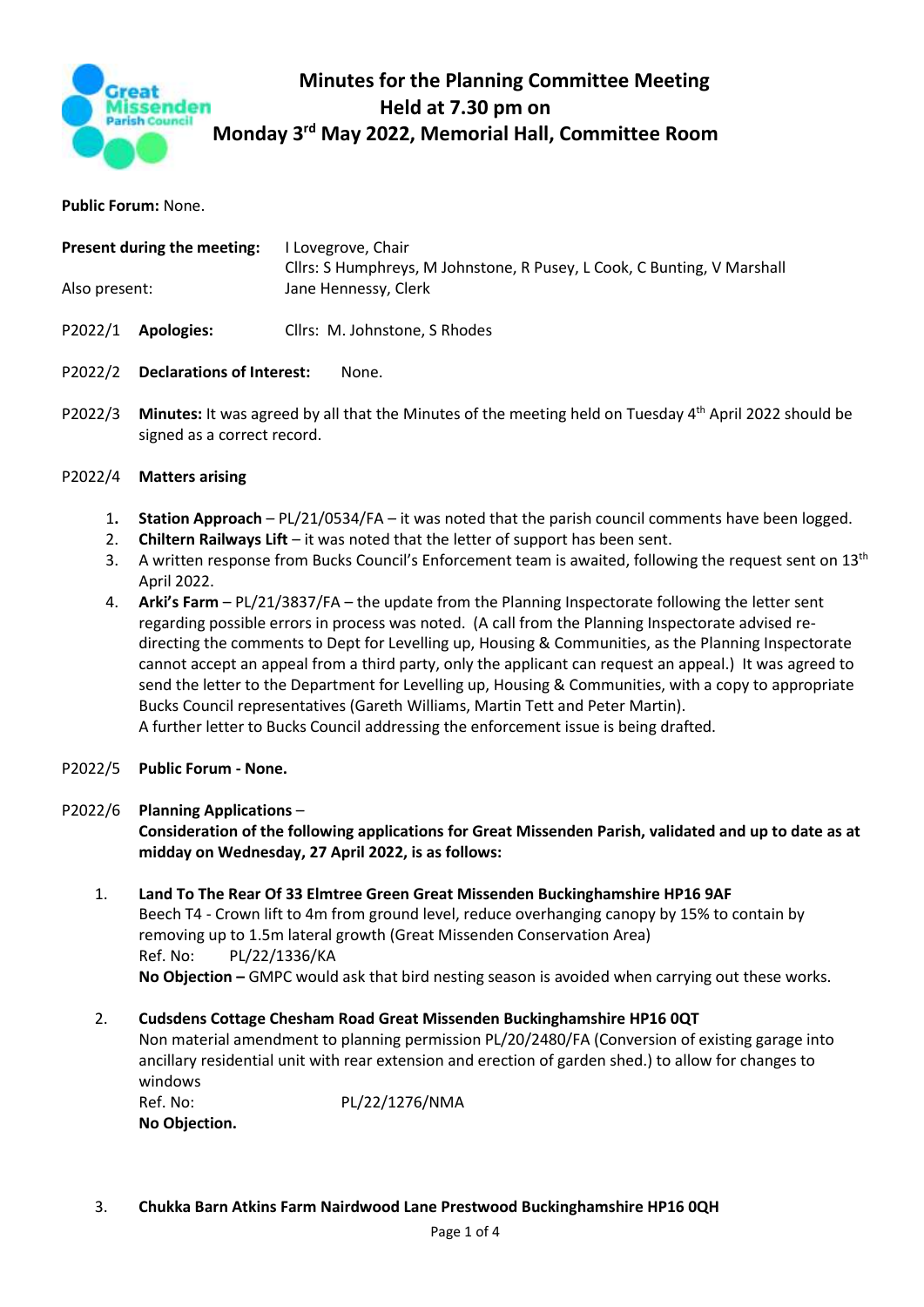Part conversion of existing garage to create living space incidental to main house with the addition of a single storey side extension Ref. No: PL/22/1100/FA **No Objection** – GMPC asks that adequate residual parking remains in accordance with the increased size of the property.

# 4. **Brakeley Cherry Close Prestwood Buckinghamshire HP16 0QD**

Alterations and raising the roof including new dormers and rooflights to the front and rear elevations to allow for living space, an additional window to the rear elevation and window replacement Ref. No: PL/22/1122/FA **No Objection**

- 5. **Little Orchard Browns Road Hyde End Buckinghamshire HP16 0RQ** Installation of 30 ground mounted 12k/W Photovoltaic Solar collectors Ref. No: PL/22/1120/FA **No Objection**
- 6. **Sherona Spurlands End Road Great Kingshill Buckinghamshire HP15 6HX** Single storey rear extension

Ref. No: PL/22/1173/FA **No Objection**

7. **Eden Cottage 6 Chequers Lane Prestwood Buckinghamshire HP16 9DW** Single storey rear extension Ref. No: PL/22/1116/FA **No Objection**

## 8. **53 High Street Prestwood Buckinghamshire HP16 9EJ**

Additional door to shop front to provide access to upstairs flat, replacement of side door with window and replacement of rear windows with doors. Ref. No: PL/22/1070/FA **No Objection**

## 9. **Bonheur Nags Head Lane Great Missenden Buckinghamshire HP16 0HG**

Rear / side infill extension, front porch canopy, change to roof of existing single storey rear projection with addition of roof lantern, conversion of existing garage to living space, changes to windows, doors, and external materials

Ref. No: PL/22/1040/FA **No objection –** GMPC requests that Bucks Council closely consider whether the vision splays and off street parking spaces are sufficient and commensurate to allow safe vehicular ingress and egress in forward gear along with safe manoeuvring within the site.

## 10. **1 Ivy Cottage London Road Little Kingshill Buckinghamshire HP16 0DG**

Two storey side, single storey rear extensions and the addition of a pitched roof over existing front door Ref. No: PL/22/0992/FA **No Objection –** GMPC requests that Bucks Council closely consider whether the vision splays and off street parking spaces are sufficient and commensurate to allow safe vehicular ingress and egress in

forward gear along with safe manoeuvring within the site.

## 11. **13 - 15 Station Approach Great Missenden Buckinghamshire HP16 9AZ**

Installation of rear extract flue Ref. No: PL/22/0941/FA **No Objection –** but GMPC would request that Bucks Council Environmental Health Team provide an assessment of the impact of odours, given the location. In addition, the parish council would ask that the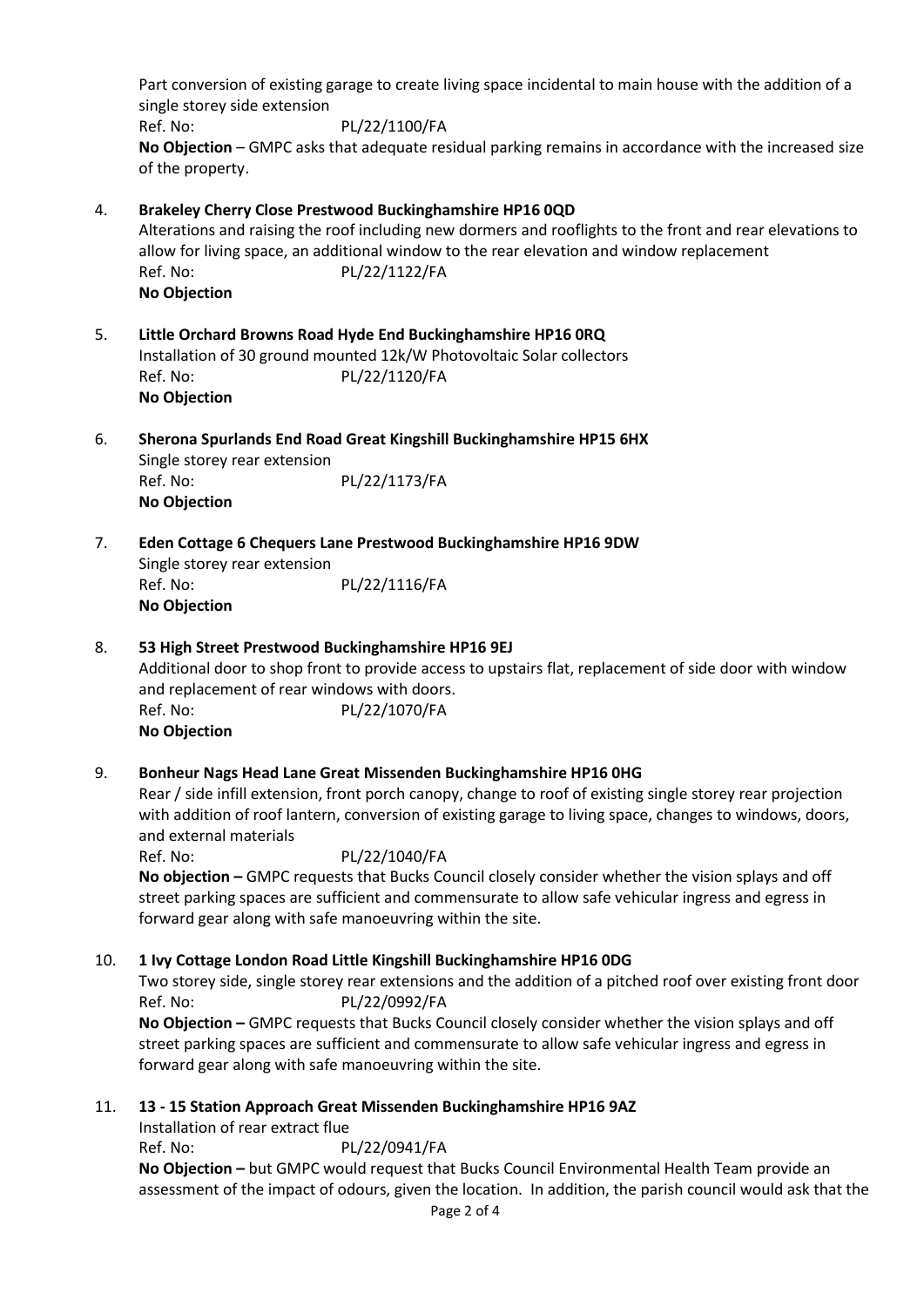planning authority ensure that the correct class of use is in place for this premises which is a restaurant and takeway.

12. **Thimble Lodge Green Lane Prestwood Buckinghamshire HP16 0QE** Re-application for the construction of a detached garage (CH/2016/1774/FA Expired) Ref. No: PL/22/0943/FA **No Objection**

#### 13. **Shercot Rignall Road Great Missenden Buckinghamshire HP16 9PE**

Demolition of existing dwelling and erection of detached dwelling with part basement, outdoor swimming pool, driveway, new vehicular access and widening of existing vehicular access Ref. No: PL/22/0927/FA **No Objection –** GMPC request protection and provision for any bats, and would like to see a biodiversity net gain in this application.

14. **Land Adjacent To Great Missenden Cemetery Church Lane Great Missenden HP16 0QR** Change of use to lawn burial cemetery Ref. No: PL/21/4723/FA **No Objection.**

#### 15. **Chestnut House, Broombarn Lane, Great Missenden, Bucks HP16 9JD**

Approval of Condition 15 (Ecological Enhancements) of planning permission PL/19/4163/FA (Redevelopment of site to provide 2 detached dwellings with vehicular access, associated hardstanding, landscaping and car parking)

Ref. No: PL/22/1223/CONDA The parish council do not feel in a position to make an informed comment on this application as accuracy and legitimacy of the report is refuted.

#### 16. **Greensleeves Nairdwood Lane Prestwood Buckinghamshire HP16 0QF**

Single storey front, side and rear extensions. Retrospective permission for demolition of garage and extension to existing shed Ref. No: PL/22/1184/FA **No Objection.**

#### 17. **Lyndon 71 Wycombe Road Prestwood Buckinghamshire HP16 0HW**

Demolition of existing bungalow and ancillary outbuilding and erection of a new dwellinghouse, ancillary outbuilding and associated operations Ref. No: PL/22/1129/FA

**No Objection.**

#### P2022/7 **Correspondence:-**

- a) **Appeals -** correspondence from Buckinghamshire Council regarding appeal cases status as at 27 April 2022:
	- 1. **Holly Hatch Cottage Nags Head Lane GREAT MISSENDEN HP16 0HD Ref. No: PL/21.1477/FA - Refused.** Appeal against Refusal APP/X0415/W/21/3279497. **Appeal allowed – with conditions – 11.04.22***.* Noted.
	- 2. **4 Upper Hollis, Great Missenden, Buckinghamshire HP16 9HP Ref: PL/21/3781/FA – Refused.** Appeal APP/X0415/D/22/3291948 lodged 22 March 2022. Status – *In progress*. *Written appeal.* Noted. No additional comments at this time.
	- 3. **Great Missenden Garage Rignall Road, Great Missenden, Bucks HP16 9AW Ref: No: PL/21/2075/FA**. Appeal: APP/X0415/W/21/3289172. Status *– in progress*. *Written appeal – any further written representations to be submitted by May 16th.* Noted. No additional comments at this time.